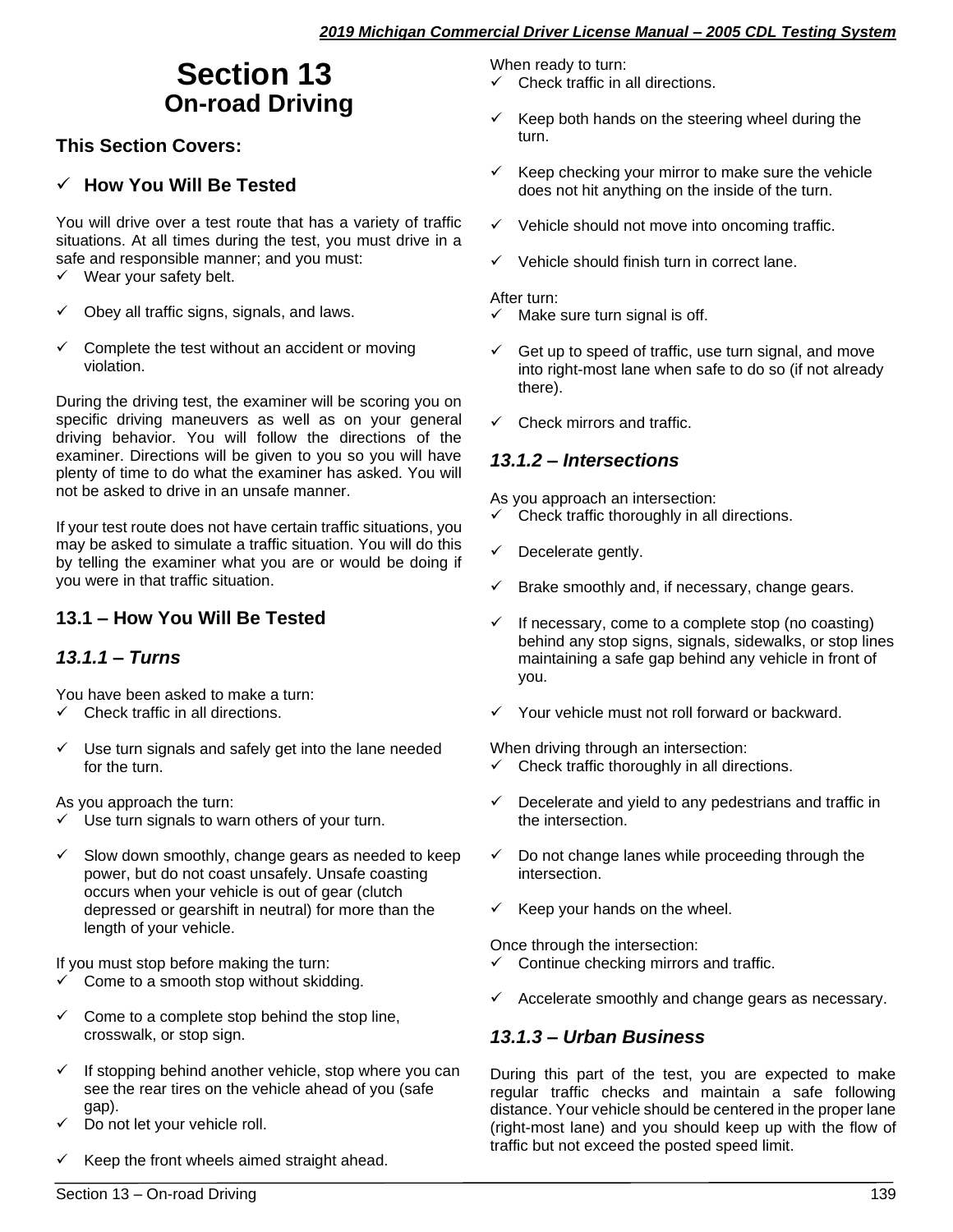#### *2019 Michigan Commercial Driver License Manual – 2005 CDL Testing System*

# *13.1.4 –Lane Changes*

During multiple lane portions of the test, you will be asked to change lanes to the left, and then back to the right. You should make the necessary traffic checks first, then use proper signals and smoothly change lanes when it is safe to do so.

### *13.1.5 – Expressway or Rural/Limited Access Highway*

Before entering the expressway:

- Check traffic.
- Use proper signals.
- Merge smoothly into the proper lane of traffic.

Once on the expressway:

- Maintain proper lane positioning, vehicle spacing, and vehicle speed.
- $\checkmark$  Continue to check traffic thoroughly in all directions.

When exiting the expressway:

- Make necessary traffic checks.
- $\checkmark$  Use proper signals.
- $\checkmark$  Decelerate smoothly in the exit lane.
- $\checkmark$  Once on the exit ramp, you must continue to decelerate within the lane markings and maintain adequate spacing between your vehicle and other vehicles.

### *13.1.6 – Stop/Start*

For this maneuver, you will be asked to pull your vehicle over to the side of the road and stop as if you were going to get out and check something on your vehicle. You must check traffic thoroughly in all directions and move to the right-most lane or shoulder of road.

As you prepare for the stop: Check traffic.

- Activate your right turn signal.
- Decelerate smoothly, brake evenly, change gears as necessary.
- $\checkmark$  Bring your vehicle to a full stop without coasting.

Once stopped:

- Vehicle must be parallel to the curb or shoulder of the road and safely out of the traffic flow.
- ✓ Vehicle should not be blocking driveways, fire hydrants, intersections, signs, etc.
- $\checkmark$  Cancel your turn signal.
- Activate your four-way emergency flashers.
- Apply the parking brake.
- Move the gear shift to neutral or park.
- Remove your feet from the brake and clutch pedals.

When instructed to resume:

- Check traffic and your mirrors thoroughly in all directions.
- ✓ Turn off your four-way flashers.
- Activate the left turn signal.
- $\checkmark$  When traffic permits, you should release the parking brake and pull straight ahead.
- Do not turn the wheel before your vehicle moves.
- Check traffic from all directions, especially to the left.
- Steer and accelerate smoothly into the proper lane when safe to do so.
- $\checkmark$  Once your vehicle is back into the flow of traffic, cancel your left turn signal.

### *13.1.7 – Curve*

When approaching a curve:

- ✓ Check traffic thoroughly in all directions.
- $\checkmark$  Before entering the curve, reduce speed so further braking or shifting is not required in the curve.
- Keep vehicle in the lane.
- Continue checking traffic in all directions.

#### *13.1.8 – Railroad Crossing*

Before reaching the crossing, all commercial drivers should:

- $\checkmark$  Decelerate, brake smoothly, and shift gears as necessary.
- Look and listen for the presence of trains.
- Check traffic in all directions.
- Do not stop, change gears, pass another vehicle, or change lanes while any part of your vehicle is in the crossing.

If you are driving a bus, a school bus, or a vehicle displaying placards, you should be prepared to observe the following procedures at every railroad crossing (unless the crossing is exempt):

 $\checkmark$  As the vehicle approaches a railroad crossing, activate the four-way flashers.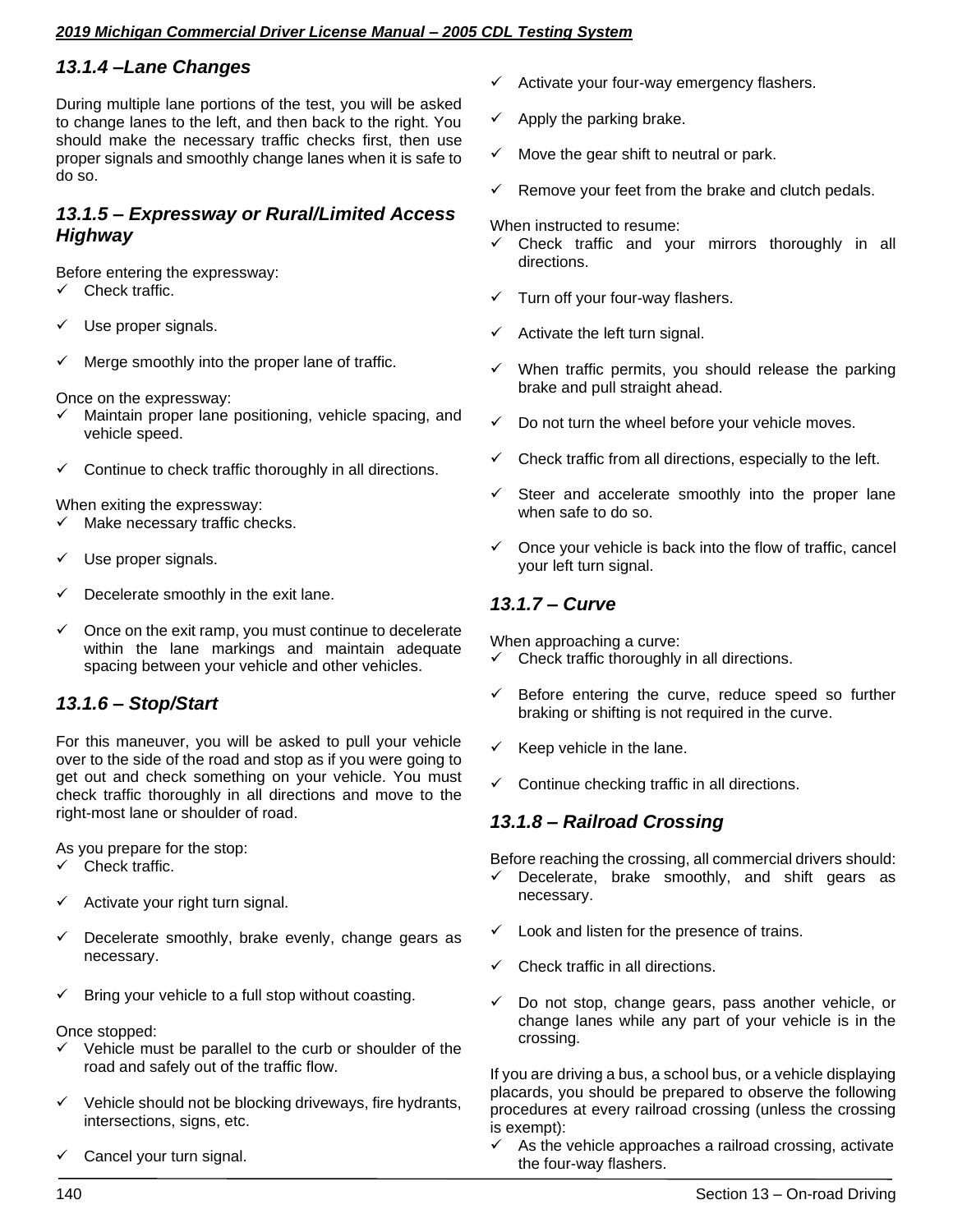#### *2019 Michigan Commercial Driver License Manual – 2005 CDL Testing System*

- $\checkmark$  Stop the vehicle within 50 feet but not less than 15 feet from the nearest rail.
- ✓ Listen and look in both directions along the track for an approaching train and for signals indicating the approach of a train. If operating a bus, you may also be required to open the window and door prior to crossing tracks.
- Keep hands on the steering wheel as the vehicle crosses the tracks.
- ✓ Do not stop, change gears, or change lanes while any part of your vehicle is proceeding across the tracks.
- $\checkmark$  Four-way flashers should be deactivated after the vehicle crosses the tracks.
- ✓ Continue to check mirrors and traffic.

Not all driving road test routes will have a railroad crossing. You may be asked to explain and demonstrate the proper railroad crossing procedures to the examiner at a simulated location.

## *13.1.9 – Bridge/Overpass/Sign*

After driving under an overpass, you may be asked to tell the examiner what the posted clearance or height was. After going over a bridge, you may be asked to tell the examiner what the posted weight limit was. If your test route does not have a bridge or overpass, you may be asked about another traffic sign. When asked, be prepared to identify and explain to the examiner any traffic sign which may appear on the route.

### *13.1.10 – Student Discharge (School Bus)*

If you are applying for a School Bus endorsement, you will be required to demonstrate a student discharge. Please refer to section 10 of this manual.

As you approach the student pick up, you must:

- Decelerate and approach at a slow rate of speed while continuing to check traffic.
- $\checkmark$  Activate amber warning lights and right turn signals.
- Move as far as possible to the right on the traveled portion of the roadway.
- Recheck traffic.

As you stop for the student discharge, you must:

- Bring school bus to a complete stop at least 10' away from students at the stop.
- $\checkmark$  Place the transmission in neutral/park and set the parking brake.

 $\checkmark$  Activate the stop arm and red warning lights.

When discharging students, you must:  $\checkmark$  Communicate to students.

- Check traffic.
- Open the student door.
- Check for students.

When students are crossing, you must:

- ✓ Check traffic.
- Communicate to students.
- Check for students.

When resuming from the student discharge, you must:  $\checkmark$  Check all mirrors.

- $\checkmark$  Turn off warning lights and stop arm.
- Close the door
- Check traffic.
- Accelerate away from the stop area.

### *13.1.11 – General Driving Behaviors*

You will be scored on your overall performance in the following general driving behavior categories:

### **13.1.11(a) – Clutch Usage (for Manual Transmission)**

- $\checkmark$  Always use clutch to shift.
- $\checkmark$  If equipped with an unsynchronized manual transmission, you must double-clutch when shifting. Do not rev or lug the engine.
- Do not ride clutch to control speed, coast with the clutch depressed, or "pop" the clutch.

### **13.1.11(b) – Gear Usage (for Manual Transmission)**

- Do not grind or clash gears.
- Select gear that does not rev or lug engine.
- Do not shift in turns and intersections.

### **13.1.11(c) – Brake Usage**

- Do not ride or pump brake.
- $\checkmark$  Do not brake harshly. Brake smoothly using steady pressure.